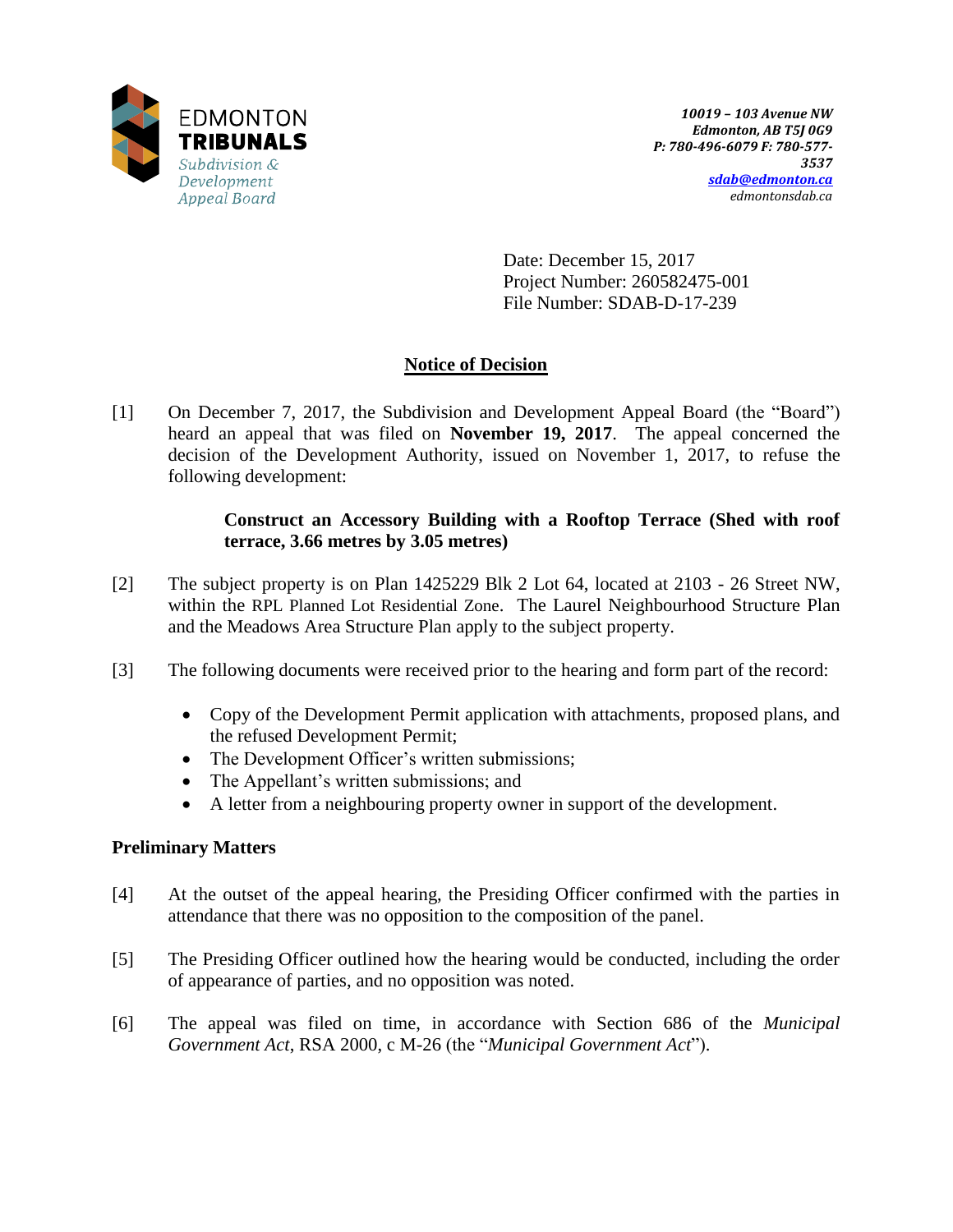#### **Summary of Hearing**

- *i) Position of the Appellant, Mr. Patel*
- [7] Mr. Patel purchased the house in August 2017.
- [8] The house is small and has a rear attached garage.
- [9] He wanted to construct a shed to use for storage.
- [10] All of the garages in the rear lane are built in line with each other.
- [11] The City understood that he was building a deck and informed him that he only needed a Building Permit.
- [12] He saw another property in the City that has a garage with a roof top deck. He wanted to build a deck on this property similar to the other property.
- [13] He hired a contractor and, after the development was completed, he called the City for an inspection. At that time, he was told he did not have a Development Permit for the structure.
- [14] He did not intentionally build without a permit but received wrong information from the City.
- [15] He could not comply with the railing to be stepback 1.0 metres.
- [16] In response to questions by the Board, he stated that the immediate neighbour does not have an objection but did not provide written documentation.
- [17] A letter was received in support from the neighbour behind his property.
- [18] The Rooftop Terrace will be used as a sitting area in the summer.
- [19] The siding on the shed will be consistent with the principal dwelling.
- [20] There is a covered porch on the back of the house but no deck.
- [21] He referred to the photographs in his submission showing the structure.
- [22] He could only construct the railing on the one side of the shed.
	- *ii) Position of the Development Officer, Ms. Lai*
- [23] The Development Authority provided written submissions and did not attend the hearing.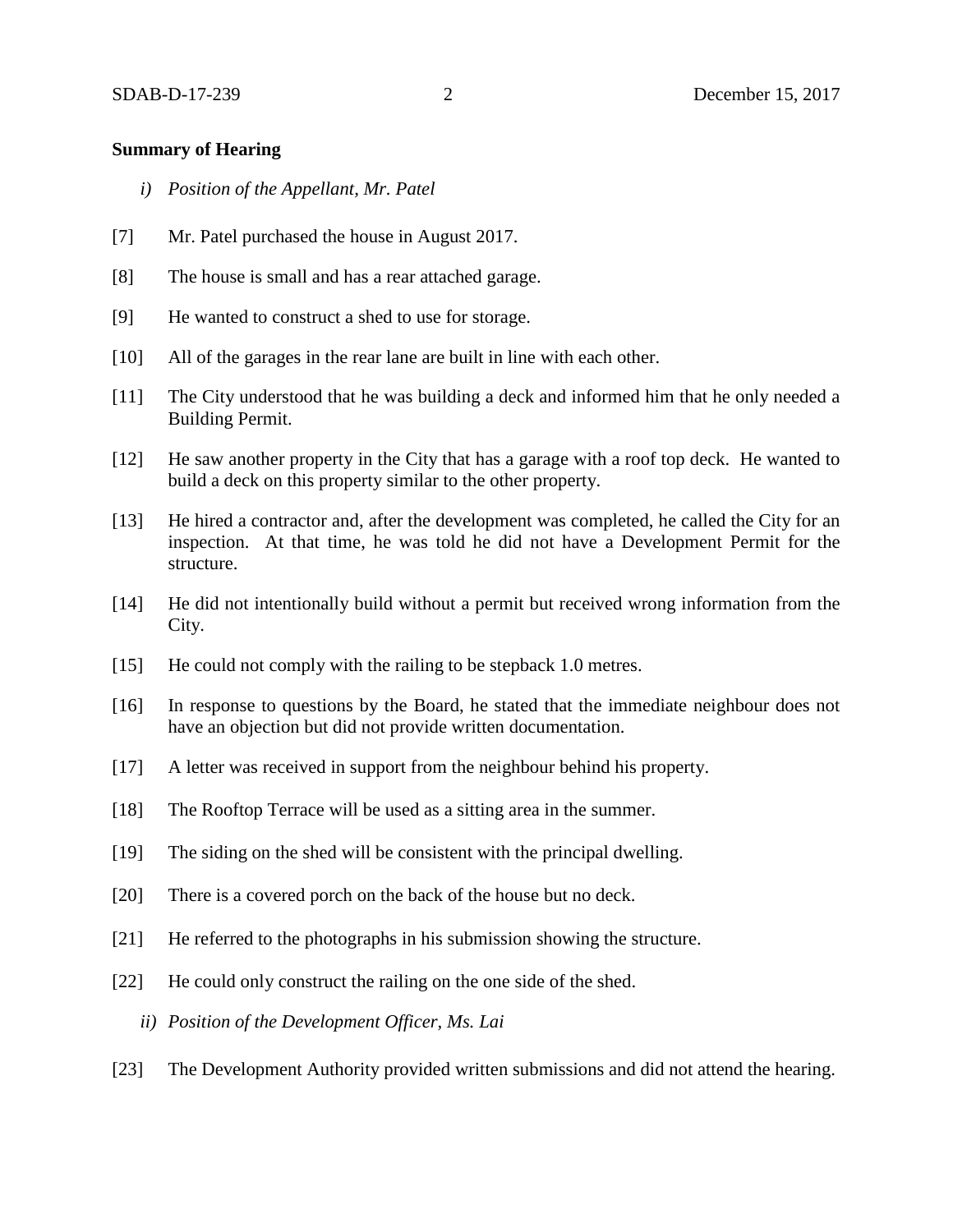#### **Decision**

[24] The appeal is DENIED and the decision of the Development Authority is CONFIRMED. The development is REFUSED.

#### **Reasons for Decision**

- [25] The proposed application is to construct an Accessory Building with a Rooftop Terrace (Shed with roof terrace, 3.66 metres by 3.05 metres). This development is accessory to a Single Detached House which is Permitted Use in the RPL Planned Lot Residential Zone.
- [26] The entire area of the roof of the Accessory Building has been developed with a Rooftop Terrace complete with stairs to provide access to the roof as well a railing which circumvallates the structure.
- [27] Rooftop Terraces are regulated by Section 61 of the *Edmonton Zoning Bylaw*. Section 61 requires that Rooftop Terrace be Stepbacked from the building facade. This proposed develop violates three of the regulations, namely:

Section  $61(1)(a)$  states:

On a Site Abutting a Site zoned to allow Single Detached Housing as a Permitted Use, or a Site zoned RF5 Row Housing Zone, Rooftop Terraces and Privacy Screening, excluding vegetative screening constructed on a Rooftop Terrace, shall be developed in accordance with the following Stepback regulations:

- a. On an Interior Site, the minimum Stepback shall be:
	- i. [me](javascript:void(0);)tres from any building Façade facing a Front Lot Line;
	- ii. [2.0 me](http://webdocs.edmonton.ca/InfraPlan/zoningbylaw/ZoningBylaw/Measurements/im2.htm)tres from any building Façade facing a Rear Lot Line;
- iii. [1.0 me](javascript:void(0);)tres from any building Façade facing a Side Lot Line, where the Site Width is less than [10.0 me](javascript:void(0);)tres; and
- [28] In order for this structure to be approved, the Board would have to grant variances to all three of these regulations.
- [29] The Board declines to grant these variances.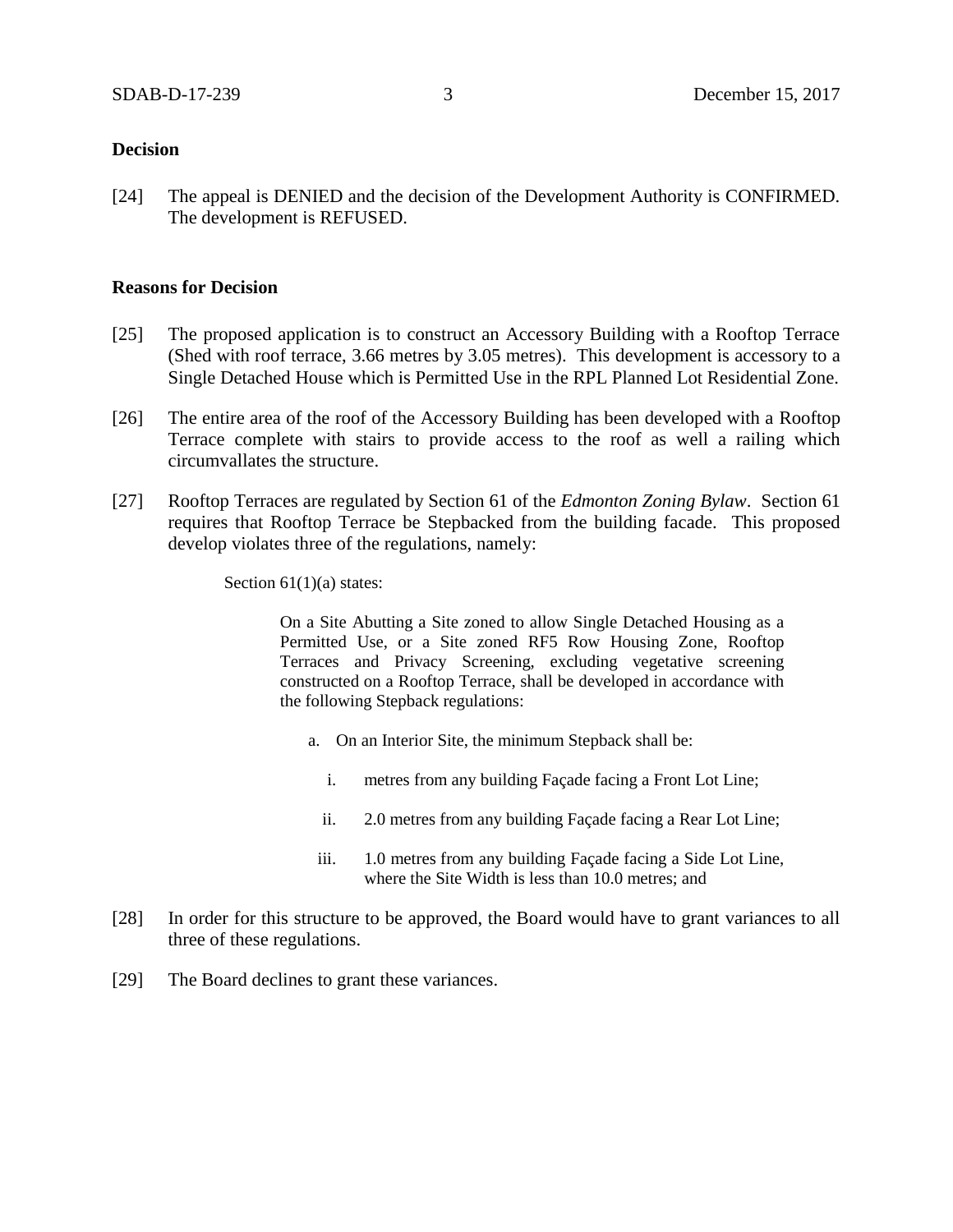- [30] The test for the Board to determine whether a variance should be granted is set out in Section 687 of the *Municipal Government Act*, which states in determining an appeal, the subdivision and development appeal board, may make an order or decision or issue or confirm the issue of a development permit even though the proposed development does not comply with the land use bylaw if, in its opinion the proposed development would not unduly interfere with the amenities of the neighbourhood, or materially interfere with or affect the use, enjoyment or value of neighbouring parcels of land.
- [31] In this case, the development is effectively a cube with a Rooftop Terrace that in effect overhangs all four facades of the structure. It presents much as a "lookout tower" which, at 2.6 metres above grade, presents significant and material overlook issues into the surrounding lots and negatively impact the privacy of other developments in the neighbourhood.
- [32] This is particularly problematic in the RPL zone, whose general purpose is "to provide for small lot Single Detached Housing, serviced by both a Public Roadway and a Lane that provides the opportunity for the more efficient utilization of land in developing neighbourhoods, while **maintaining the privacy and independence** afforded by Single Detached Housing forms." (emphasis added)
- [33] Based on the above, it is the opinion of the Board that the development unduly interferes with the amenities of the neighbourhood, and materially interferes with or affects the use, enjoyment or value of neighbouring parcels of land.
- [34] For these reasons, the appeal is denied and the development is refused.

Mr. I. Wachowicz, Chairman Subdivision and Development Appeal Board

Board Members in Attendance Mr. V. Laberge; Mr. A. Nagy; Ms. G. Harris; Ms. K. Thind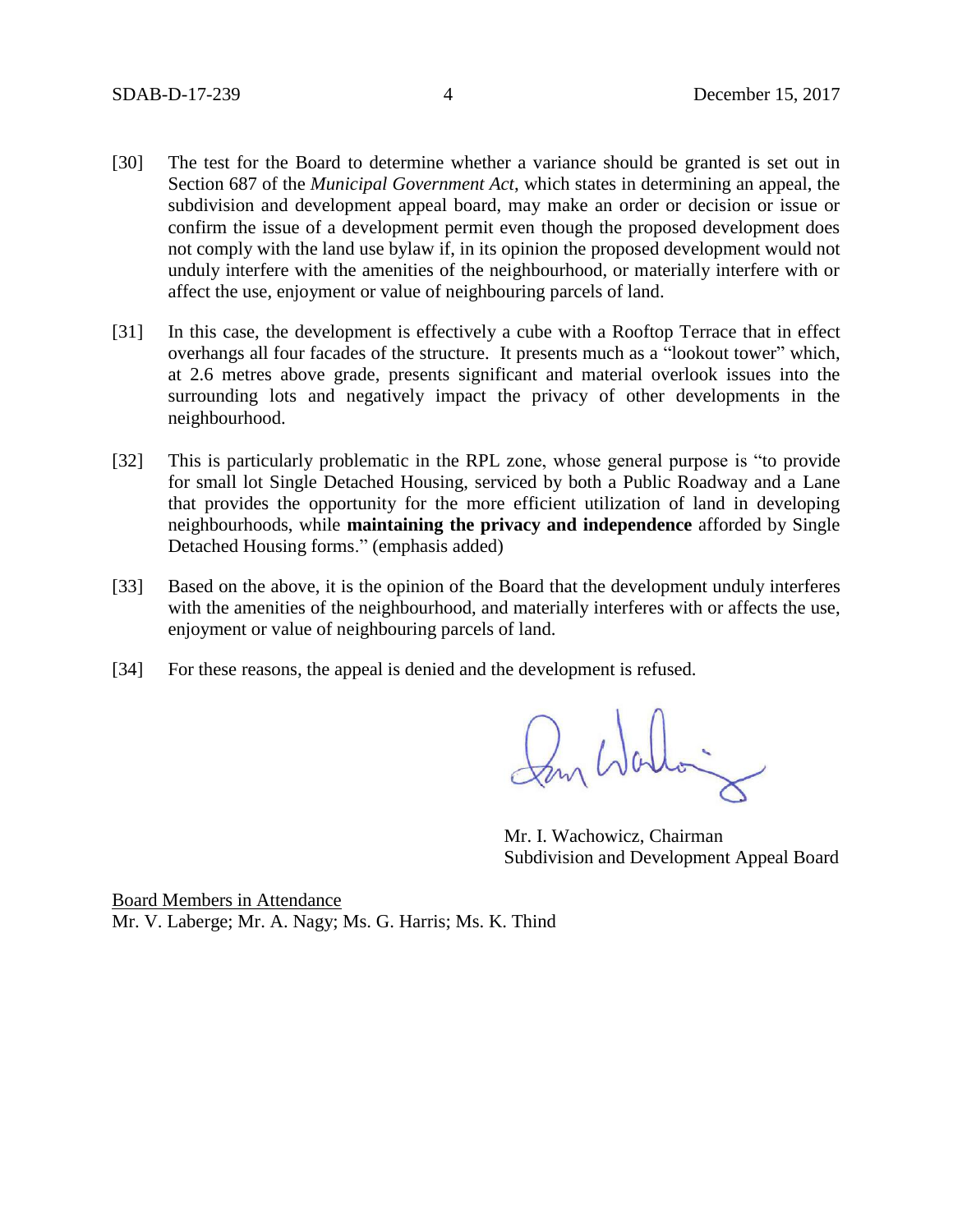## **Important Information for the Applicant/Appellant**

- 1. This decision may be appealed to the Alberta Court of Appeal on a question of law or jurisdiction under Section 688 of the *Municipal Government Act*, RSA 2000, c M-26. If the Subdivision and Development Appeal Board is served with notice of an application for leave to appeal its decision, such notice shall operate to suspend the Development Permit.
- 2. When a decision on a Development Permit application has been rendered by the Subdivision and Development Appeal Board, the enforcement of that decision is carried out by the Sustainable Development Department, located on the 2nd Floor, Edmonton Tower, 10111 – 104 Avenue NW, Edmonton, AB T5J 0J4.

*NOTE: The City of Edmonton does not conduct independent environmental checks of land within the City. If you are concerned about the stability of this property for any purpose, you should conduct your own tests and reviews. The City of Edmonton, when issuing a development permit, makes no representations and offers no warranties as to the suitability of the property for any purpose or as to the presence or absence of any environmental contaminants on the property.*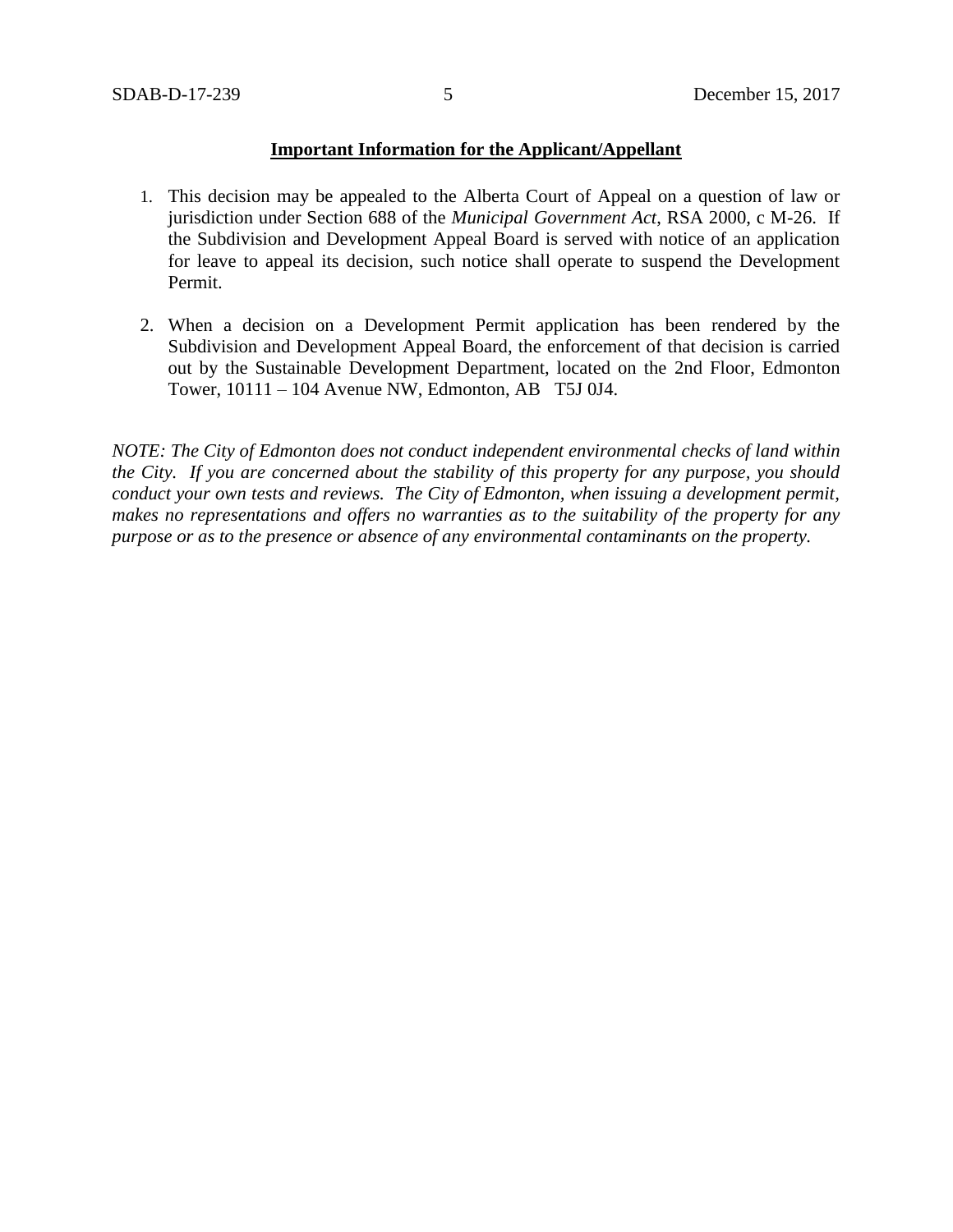

Date: December 15, 2017 Project Number: 166059547-003 File Number: SDAB-D-17-240

# **Notice of Decision**

[1] On December 7, 2017, the Subdivision and Development Appeal Board (the "Board") heard an appeal that was filed on **November 21, 2017**. The appeal concerned the decision of the Development Authority, issued on November 10, 2017, to refuse the following development:

# **Convert a Duplex to 3 Dwellings of Apartment Housing**

- [2] The subject property is on Plan I11 Blk 45 Lot 19, located at 10532 79 Avenue NW, within the RA7 Low Rise Apartment Zone. The Medium Scale Residential Infill Overlay applies to the subject property.
- [3] The following documents were received prior to the hearing and form part of the record:
	- Copy of the Development Permit application with attachments, proposed plans, and the refused Development Permit;
	- The Development Officer's written submissions;
	- The Appellant's written submissions; and
	- Online responses.

## **Preliminary Matters**

- [4] At the outset of the appeal hearing, the Presiding Officer confirmed with the parties in attendance that there was no opposition to the composition of the panel.
- [5] The Presiding Officer outlined how the hearing would be conducted, including the order of appearance of parties, and no opposition was noted.
- [6] The appeal was filed on time, in accordance with Section 686 of the *Municipal Government Act*, RSA 2000, c M-26 (the "*Municipal Government Act*").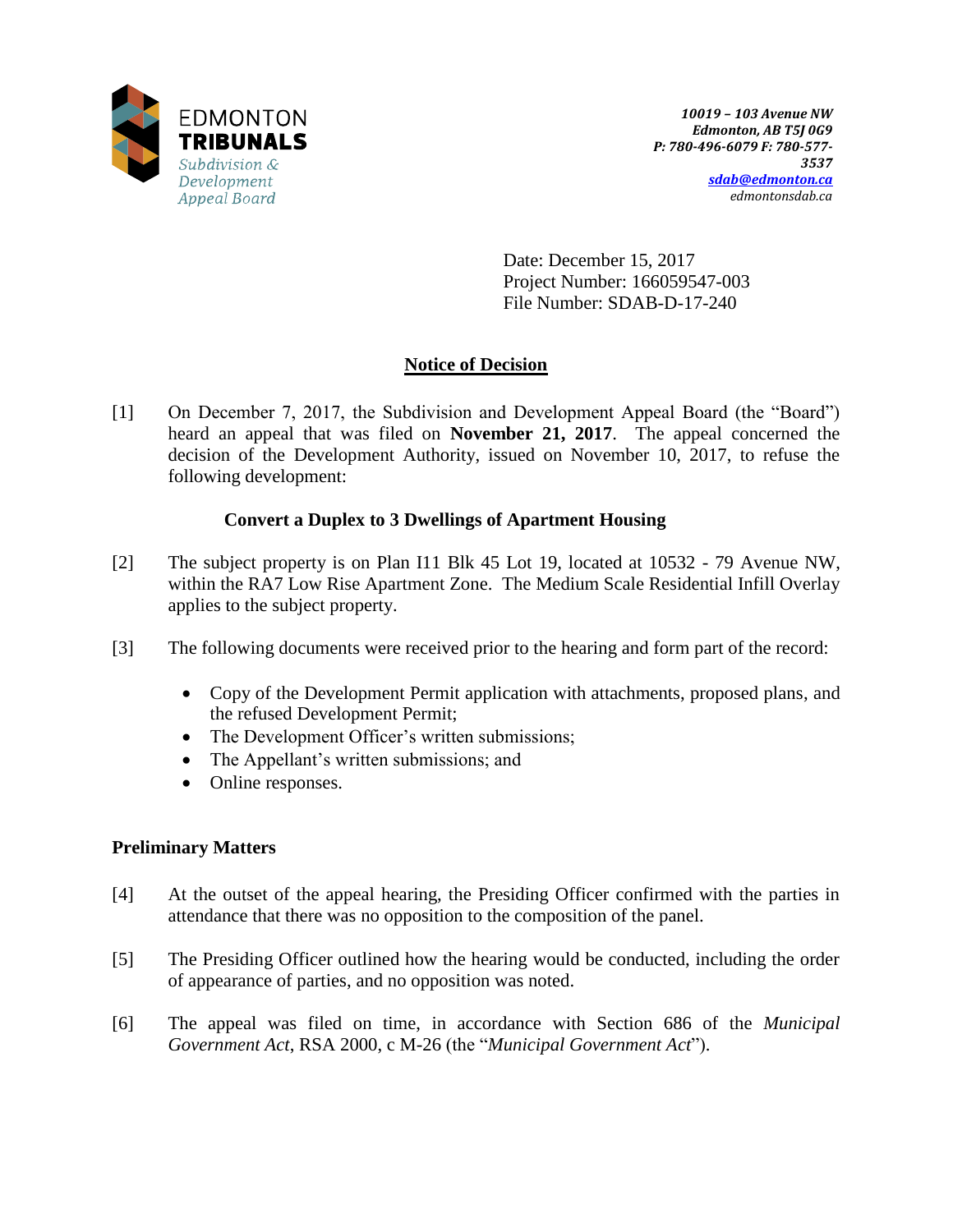#### **Summary of Hearing**

- *i) Position of the Appellant, Mr. Michaelson, who was accompanied by his coworker, Mr. Devine*
- [7] The Appellant provided the Board with a submission showing photographs of the subject property.
- [8] The subject property has a basement entrance in the front.
- [9] Cement patios were added to both the front and back of the house for amenity areas.
- [10] Parking is available in the garage and in front of the garage doors. There is room to park three, possibly four cars, outside the garage.
- [11] The Side Setback cannot be changed because the building already exists.
- [12] They referred to a City of Edmonton website as evidence that the dwelling had three suites in it when Mr. Michaelson had purchased the property and that taxes were assessed upon three suites.
- [13] Mr. Michaelson lives across the rear lane from the subject Site.
- [14] The subject Site is within walking distance to the University.
- [15] Tenants of the dwelling are generally University students that do not have a vehicle and either ride a bike or walk to the University.
- [16] There is not a lot of affordable housing in the area and the suites are rented at a lower price to accommodate this.
- [17] There is a high rise development two blocks from the subject Site that will have more of an impact on the neighbourhood.
- [18] The basement suite was developed in the 1960's with two bathrooms, two kitchens and each unit has a bedroom and living room. Both units have been used for several years.
- [19] The Setback requirements are what the City is using for a new development, not for what has existed for several years.
- [20] Regardless if the proposed development is a Duplex or a three-plex, the number of tenants will remain the same; the units will just be separated. The parking and amenity space will not change.
- [21] Mr. Michaelson stated that he owns other developments in the area and one bedroom suites are rented out faster. Small affordable suites are in high demand.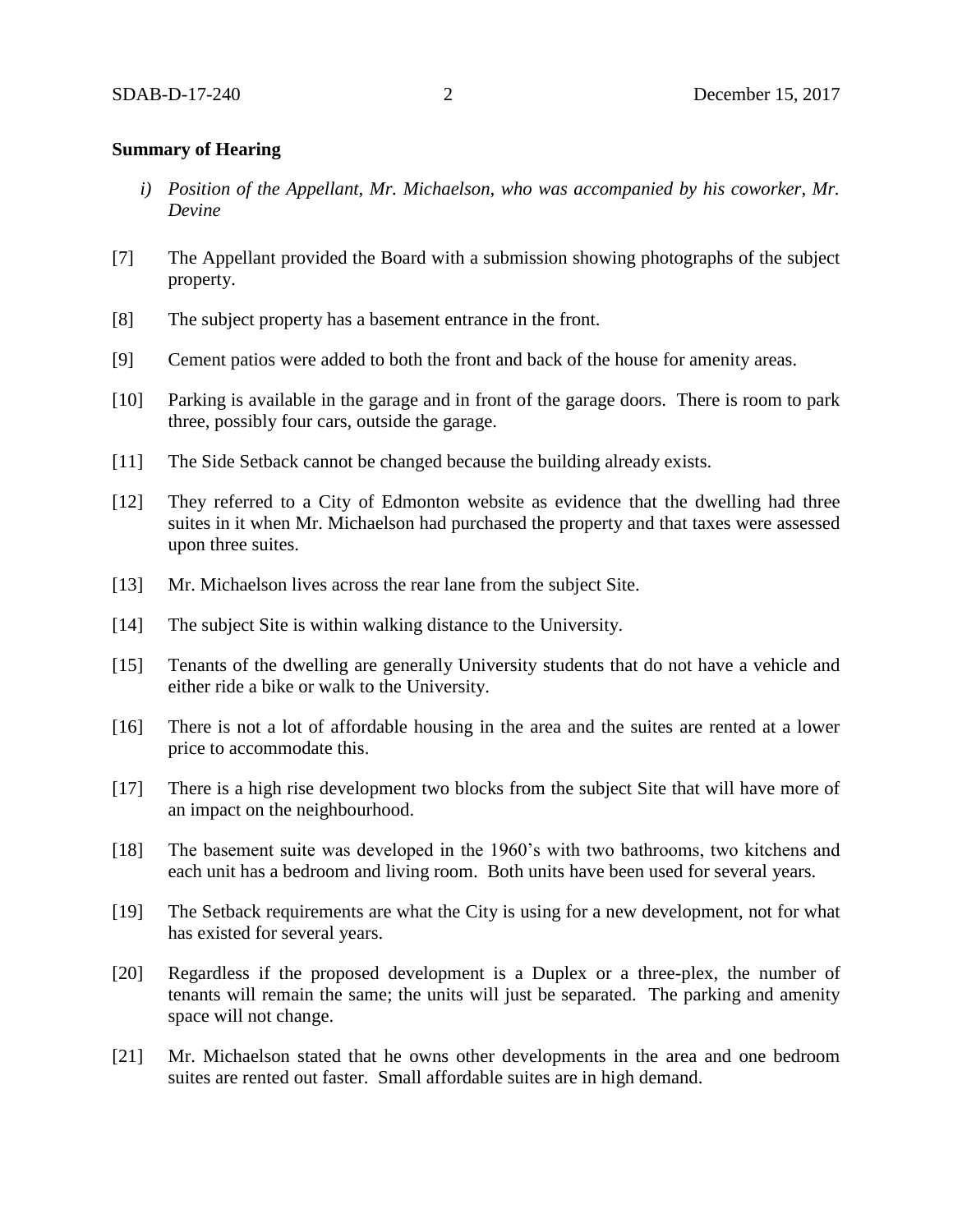- [22] They disagree with the Development Officer's parking calculation. The upstairs unit, consisting of 3 bedrooms, requires 1.7 parking spaces. The basement units, each consisting of 1 bedroom, require 1 parking space. This amounts to 3.7 parking spaces. However, there are more than the required parking spaces available as two vehicles can park in the garage and three or four can park outside the garage area. However, most tenants do not have a vehicle and ride a bike or take public transportation.
- [23] With regard to the Amenity Area, they stated that the adjacent apartment building has balconies on the suites but the basement suites do not have balconies or walkouts patios.
- [24] The subject Site has cement patios in the front and rear of the property for Amenity Space. The subject Site is being used the same way it was built years ago.
- [25] The Side Setback has existed since the Dwelling was built years ago and cannot be changed now.
- [26] There is a 24 suite Apartment Building across the rear lane from the subject Site. Students cannot afford to buy condominiums in this area.
- [27] With regard to the conditions recommended by the Development Officer, they stated that they do not agree with the condition regarding the Sanitary Sewer Trunk Charge. In their opinion, the Use change will not increase the load upon the existing sanitary sewer system. They are agreeable to the other conditions recommended by the Development Officer.
- [28] The Presiding Officer clarified with the Appellant that the submitted plans show that one of the basement units consists of two bedrooms and requires 1.5 parking spaces. They stated that there is one bedroom and one living room on the north side of the dwelling. The Site Plan was marked in error showing two bedrooms. They could develop a third bedroom suite if the living room is removed.
- [29] They confirmed that there are no parking restrictions in the area. At most times, parking is available and people tend to park in this area with the close proximity of Whyte Avenue.
- [30] They confirmed that the double garage is available for tenants to use.
	- *ii) Position of the Development Officer, Mr. Robinson*
- [31] The Development Authority provided written submissions and did not attend the hearing.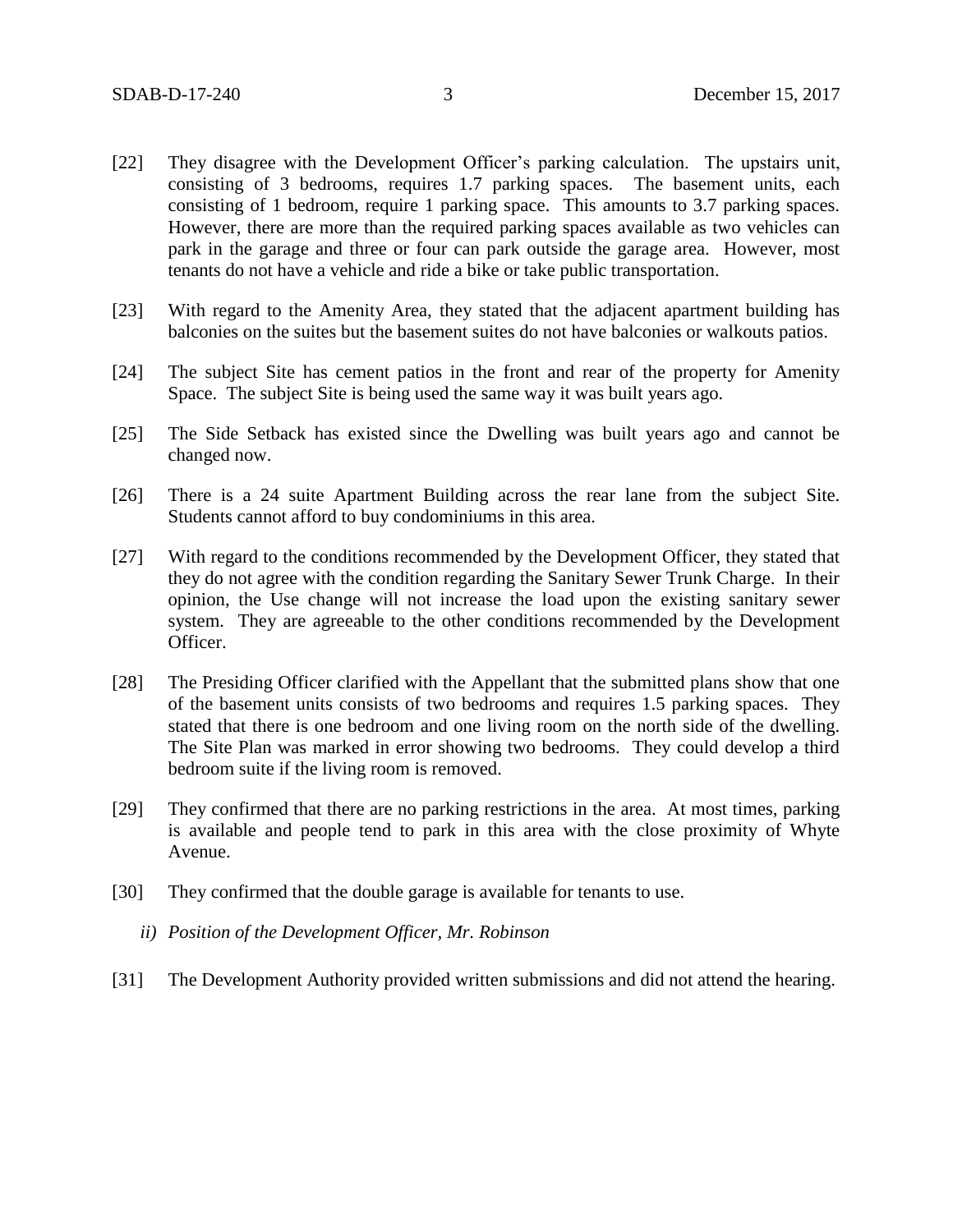#### **Decision**

- [32] The appeal is ALLOWED and the decision of the Development Authority is REVOKED. The development is GRANTED as applied for to the Development Authority, subject to the following CONDITIONS:
	- 1. The development shall be constructed in accordance with the stamped and approved drawings.
	- 2. The area hard surfaced for a driveway shall comply with Section 54.6.
	- 3. Except for the hard surfacing of driveways and/or parking areas approved on the site plan for this application, the remainder of the site shall be landscaped in accordance with the regulations set out in Section 55.
	- 4. Any outdoor lighting for any development shall be located and arranged so that no direct rays of light are directed at any adjoining properties, or interfere with the effectiveness of any traffic control devices as set out in Section 51.
	- 5. Amenity Areas identified on the site plan shall comply with Section 46.
	- 6. All access locations and curb crossings shall have the approval of the City Transportation prior to the start of construction as set out in Section 53(1).

#### TRANSPORTATION CONDITIONS:

- 1. Access from the site to the alley exists and is acceptable. A crossing permit is not required for access to the alley.
- 2. The sidewalk connection to 79 Avenue is acceptable to Transportation Planning and Engineering, and must be maintained.
- 3. Any garbage enclosures must be located entirely within private property and gates and/or doors of the garbage enclosure must not open or encroach into road right-ofway.

#### ADVISEMENTS:

1. There may be utilities within road right-of-way not specified that must be considered during construction. The owner/applicant is responsible for the location of all underground and above ground utilities and maintaining required clearances as specified by the utility companies.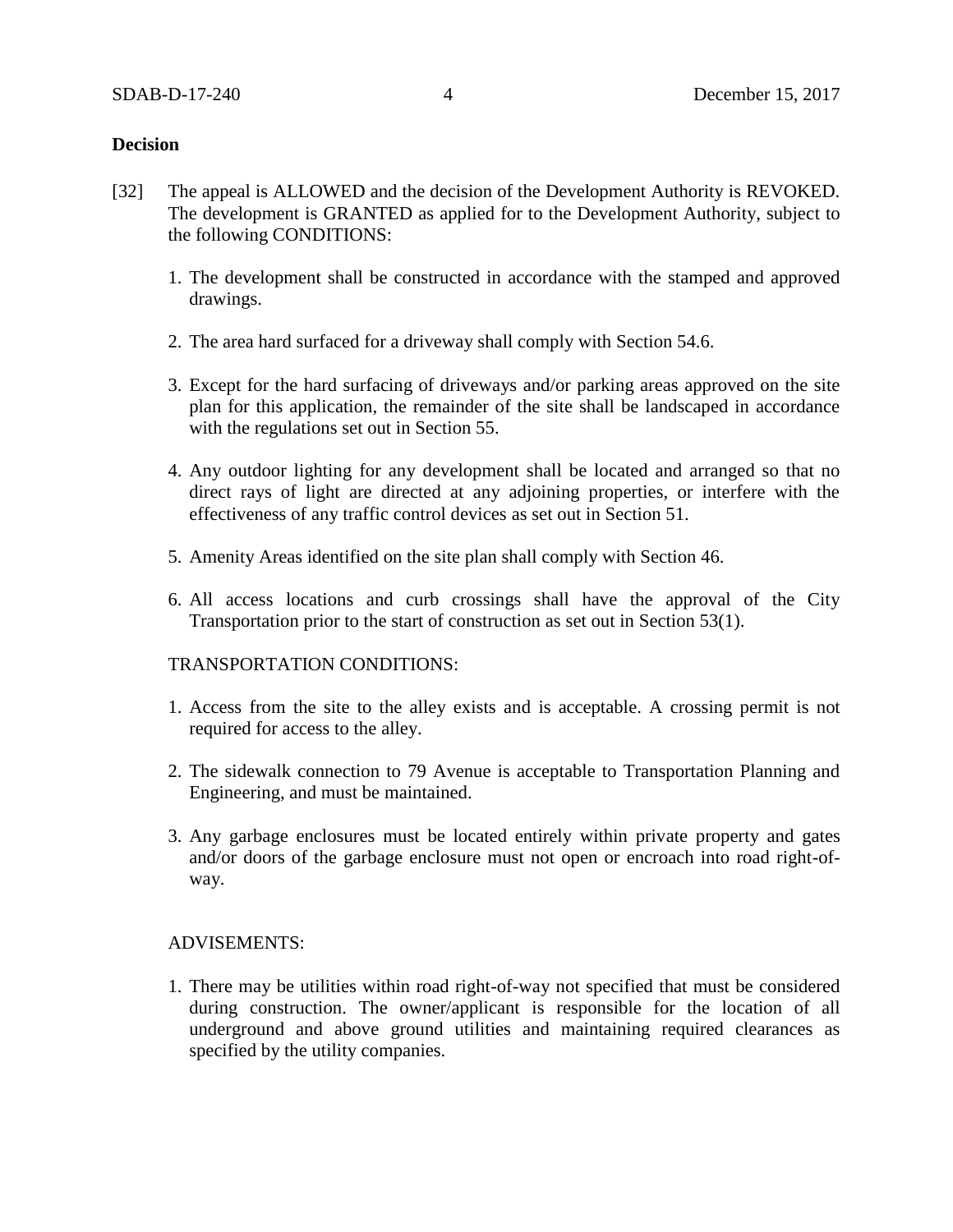Alberta One-Call (1-800-242-3447) and Shaw Cable (1-866-344-7429; wvvw.digshaw.ca) should be contacted at least two weeks prior to the work beginning to have utilities located. Any costs associated with relocations and/or removals shall be at the expense of the owner/applicant.

- 2. Any hoarding or construction taking place on road right-of-way requires an OSCAM (On-Street Construction and Maintenance) permit. OSCAM permit applications require Transportation Management Plan (TMP) information. The TMP must include:
	- the start/finish date of project;
	- accommodation of pedestrians and vehicles during construction;
	- confirmation of lay down area within legal road right of way if required;

- and to confirm if crossing the sidewalk and/or boulevard is required to temporarily access the site.

It should be noted that the hoarding must not damage boulevard trees. The owner or Prime Contractor must apply for an OSCAM online at:

[http://wwvv.edmonton.ca/transportation/on\\_your\\_streets/on-street-construction](http://wwvv.edmonton.ca/transportation/on_your_streets/on-street-construction-maintenance-permit.aspx)[maintenance-permit.aspx](http://wwvv.edmonton.ca/transportation/on_your_streets/on-street-construction-maintenance-permit.aspx)

3. Any alley, sidewalk, or boulevard damage occurring as a result of construction traffic must be restored to the satisfaction of Transportation Planning and Engineering, as per Section 15.5(f). The alley, sidewalks and boulevard will be inspected by Transportation Planning and Engineering prior to construction, and again once construction is complete. All expenses incurred for repair are to be borne by the owner.

## FIRE RESCUE SERVICES ADVISEMENTS:

- 1. Edmonton Fire Rescue Services Access Guidelines for Part 9 Buildings specify that the unobstructed travel path (measured from a fire department vehicle to the entry of the building) must be a minimum 1.5 metres of clear width (gates must be nonlocking) and no greater than 45 metres.
- 2. Ensure that the protection of adjacent properties has been provided in accordance with EFRS Adjacent Property Protection Guidelines and AFC 5.6.1.2. This information has been included for your information and implementation during the construction of this project. For additional information please see: https://www.edmonton.ca/programs\_services/fire\_rescue/adjacent-propertyprotection.aspx

Reference: AFC 5.6.1.2 Protection of Adjacent Building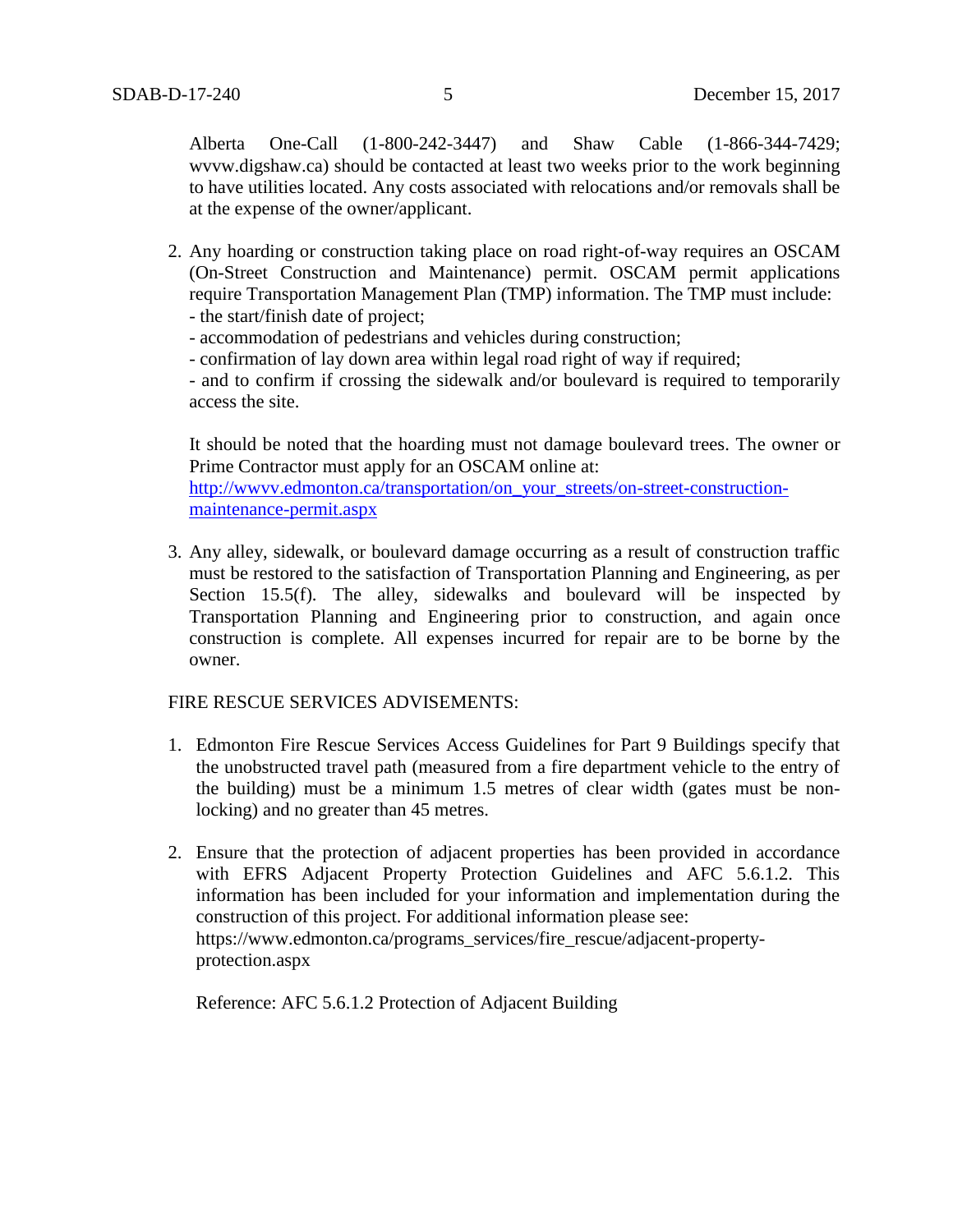3. Partial Occupancy Conditions as per AFC 5.6.1.12. For additional information please see: Occupancy of Buildings Under Construction STANDATA

Reference: 5.6.1.12 Fire Separations in Partly Occupied Buildings

4. Ensure that a Fire Safety Plan is prepared for this project, in accordance with the EFRS Construction Site Fire Safety Plan Template: https://www.edmonton.ca/programs\_services/fire\_rescue/fire-safety-planning-forconstaspx A formal submission of your Fire Safety Plan will be required for a Building Permit to be issued (please do not forward your Fire Safety Plan at this time). If you have any questions at this time, please contact Technical Services at cmsfpts@edmonton.ca.

Reference: 5.6.1.3. Fire Safety Plan

## WASTE MANAGEMENT ADVISEMENTS:

- 1. This is a residential property and therefore falls under the *City of Edmonton Bylaw 17555,* requiring the waste services is provided by the City of Edmonton.
- 2. This site with 3 units would receive hand collection as the method of pickup for garbage and recycle. Their needs to be a 1.0 metres clearance distance in front of the enclosure to allow for easy access during collection and prevention of damage. The minimum can per resident is two which would require a total of eight cans.

Please refer to the Waste Storage guidelines for all the information regarding hand collection.

#### DEVELOPMENT ADVISEMENTS:

- 1. Lot grades must comply with the *Edmonton Drainage Bylaw 16200*. Contact Drainage Planning and Engineering at 780-496-5576 or lot.grading@edmonton.ca for lot grading inspection inquiries.
- 2. Any future deck development greater than 0.6 metres (2 feet) in height will require development and building permit approvals.
- 3. Any future deck enclosure or cover requires a separate development and building permit approval.
- 4. Unless otherwise stated, all above references to "section numbers" refer to the authority under the *Edmonton Zoning Bylaw 12800.*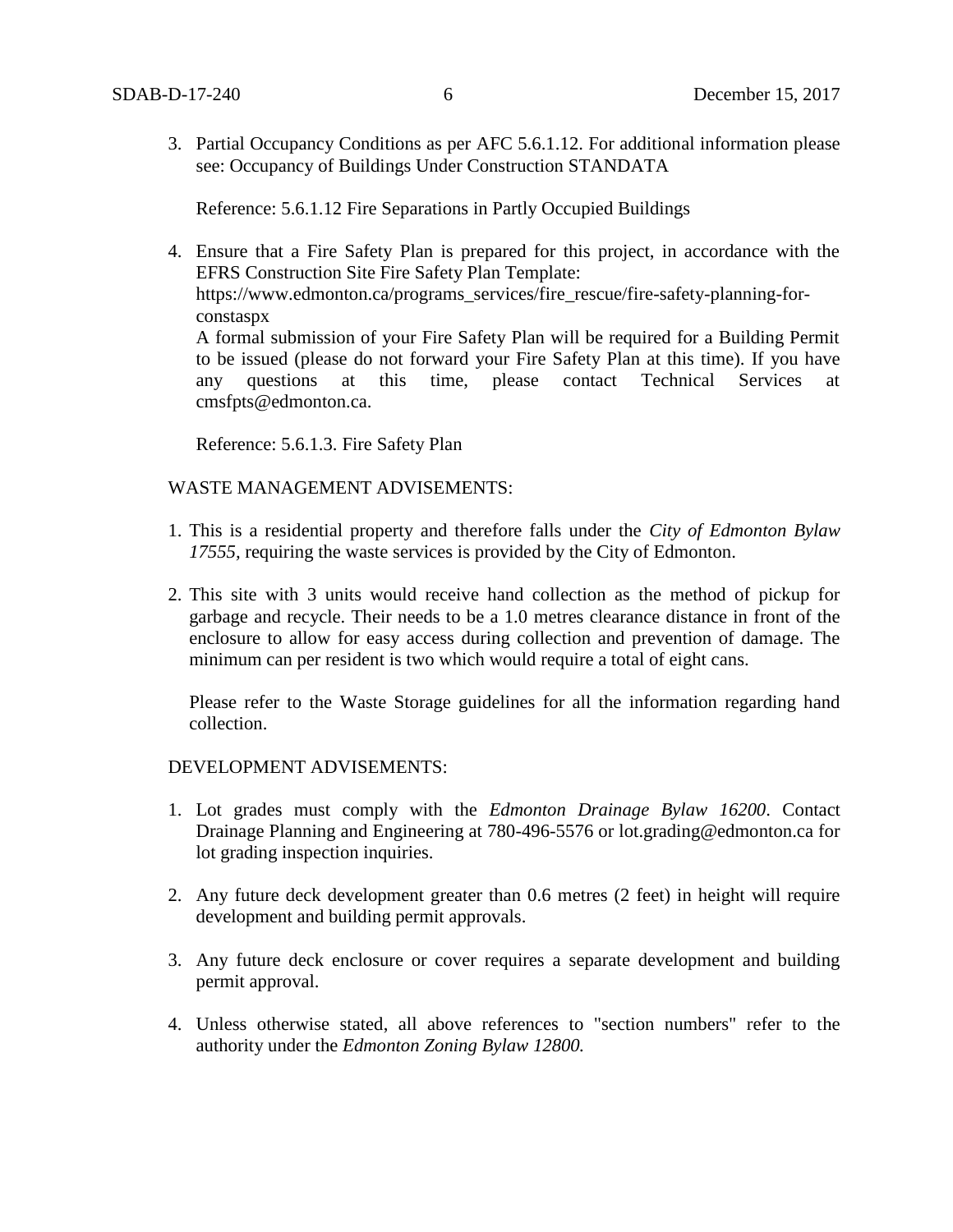- 5. An approved Development Permit means that the proposed development has been reviewed against the provisions of this bylaw. It does not remove obligations to conform with other legislation, bylaws or land title instruments including, but not limited to, the *Municipal Government Act*, the *Safety Codes Act* or any caveats, restrictive covenants or easements that might be attached to the Site.
- [33] In granting the development the following variances to the *Edmonton Zoning Bylaw* are allowed:
	- 1. The minimum required Site Area of 800 square metres as per Section 210.4(3) is varied to allow a deficiency of 395.15 metres, thereby decreasing the minimum required to 404.85 square metres.
	- 2. The minimum required Site Width of 20.0 metres as per Section 210.4(4) is varied to allow a deficiency of 9.96 metres, thereby decreasing the minimum required to 10.04 metres.
	- 3. The minimum required number of parking spaces of 5 as per Section 54.2, Schedule  $1(a)(1)$  is varied to allow a deficiency of 3, thereby decreasing the minimum required to 2 parking spaces.
	- 4. The minimum required (west) Side Setback of 3.0 metres as per Section 823.4(1)(d) is varied to allow a deficiency of 1.97 metres, thereby decreasing the minimum required to 1.03 metres. The minimum required (east) Side Setback of 3.0 metres as per Section 823.4(1)(d) is varied to allow a deficiency of 1.78 metres, thereby decreasing the minimum required to 1.22 metres.
	- 5. The Private Outdoor Amenity Area requirement of Section 823.4(3) is waived.

#### **Reasons for Decision**

- [34] Apartment Housing is a Permitted Use in the RA7 Low Rise Apartment Zone.
- [35] The General Purpose of the RA7 Low Rise Apartment Zone is to provide a Zone for Low Rise Apartments.
- [36] The subject Dwelling was constructed sometime shortly after June 1959 when a Building Permit was issued for Duplex Housing.
- [37] A Compliance Certificate was issued by the Development Officer in April 1992 showing that the Site was compliant with a Duplex Use.
- [38] The proposed development does not change any exterior aspects to the building on the subject Site.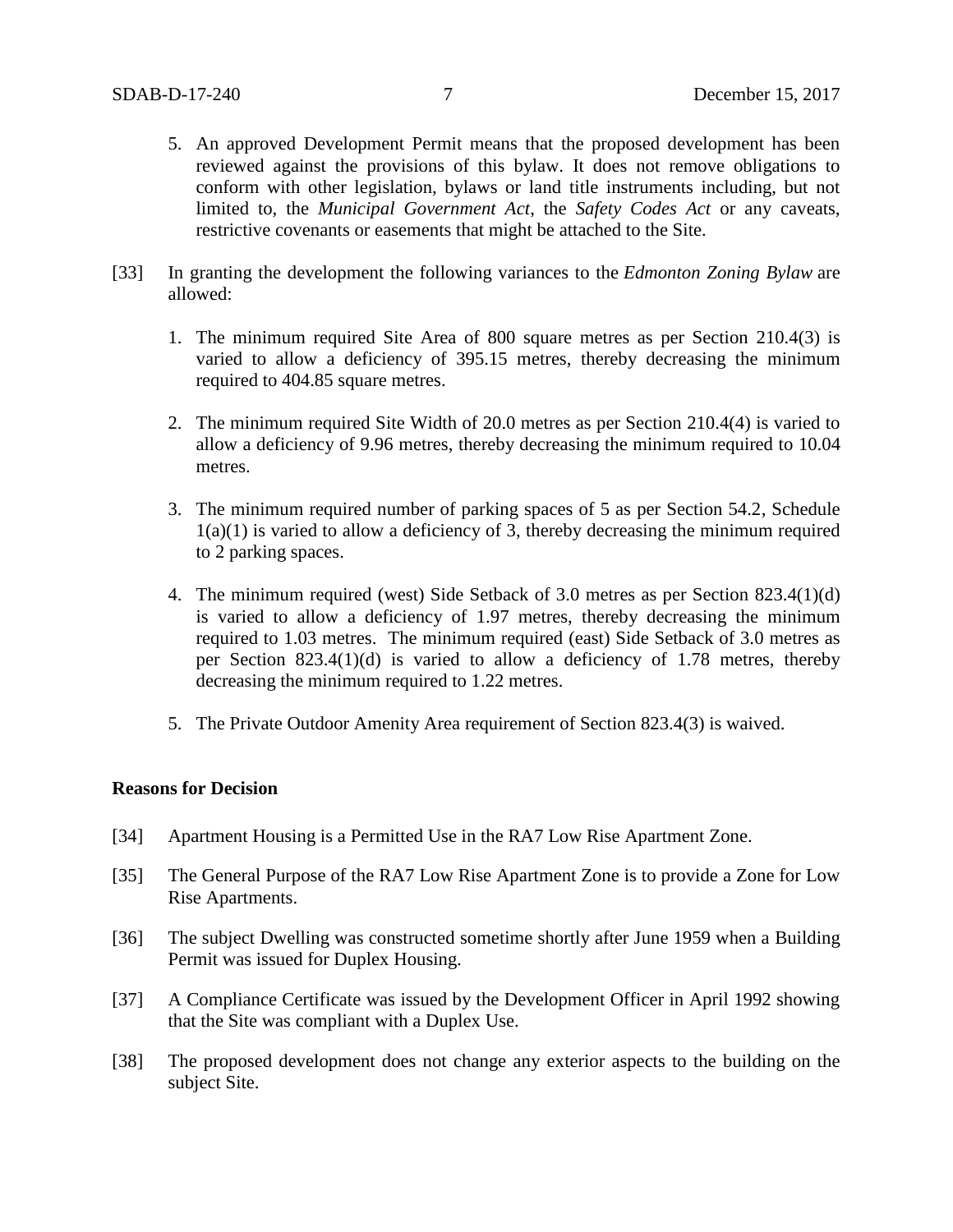- [39] The proposed development will allow the bottom dwelling in the Duplex Housing to be divided into two separate Dwellings. The division of the bottom unit in the Duplex into two separate dwellings is what necessitates this application for a Development Permit for Apartment Housing. Given that Apartment Housing is a Permitted Use, the issue is limited to whether or not the variances will be granted.
- [40] The Board notes that the Development Officer provided a Community Consultation summary and finds that the requirements of Section 823.6(1) have been complied with.
- [41] The first two variances deal with the Site Area and the Site Width. These variances are granted for the following reasons:
	- a. The proposed development has no external alterations to the structure and does not significantly affect the intensity of the current allowed Use.
	- b. The current allowed Use as a Duplex involves two, three bedroom units. The proposed development will most likely result in one, three bedroom unit and two, one bedroom units.
	- c. Granting the proposed development will potentially result in a less intense Use or an equivalent intensity Use as the number of bedrooms will not increase but may decrease by one.
	- d. As a result, the Board finds that the proposed Use will not significantly intensify the current Use of the land; therefore, it is not being over built for the size and Width of the Site.
	- e. The Board notes that although Apartment Housing is a Permitted Use in the RA7 Low Rise Apartment Zone, the sole general purpose is to provide a Zone for Low Rise Apartments.
	- f. As a result, this lot represents a hardship as it is too small to ever build the Permitted Use that is the sole purpose of the RA7 Low Rise Apartment Zone.
- [42] With regard to the variance in parking, an issue arose during the hearing whether or not the proposed development requires 4 or 5 parking spaces. This arose due to the room in the northern lower unit. The Site Plan was labelled as two bedrooms which was not correct as one of those rooms should have been labeled as a living room. The Board notes that there is no other living room shown on the plans for that northern lower unit. The Board accepts the evidence of the Appellant that the current use of the second bedroom is a living room. The Board acknowledges that the drawing of the second room appears to be configured as a bedroom with an entrance to the room that is a single door and contains a built in closet. Accordingly, the Board finds that the room is a two bedroom dwelling unit and that five parking stalls are required under the *Edmonton Zoning Bylaw.*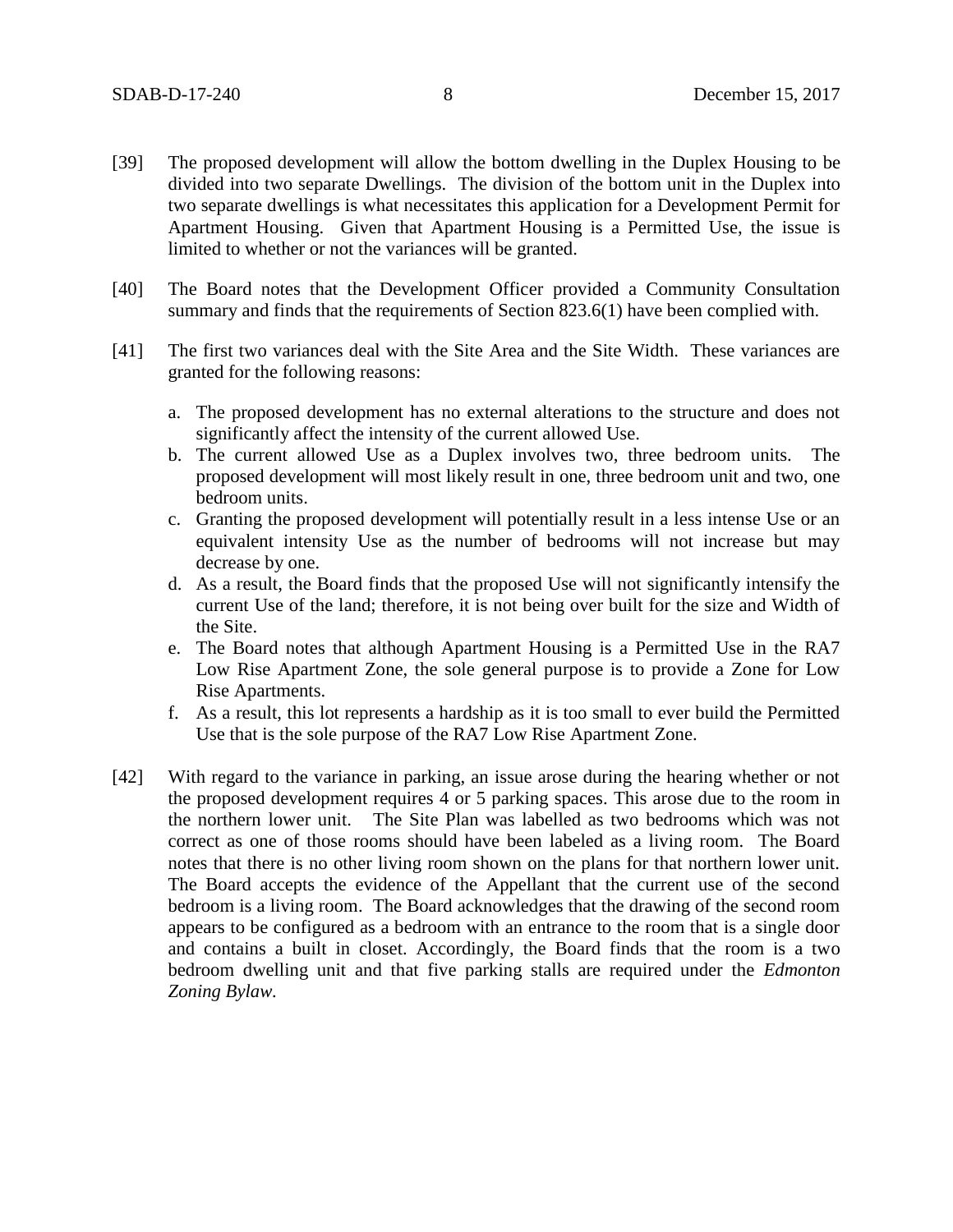- [43] The Board granted a variance of three parking stalls to allow for the proposed development to proceed. The nature of the small units in the basement, as well as their proximity to Whyte Avenue and the University of Alberta, leave the Board to accept the evidence of the Appellant that the proposed development will not attract a high amount of parking needs. The current tenants and likely tenants often have, and will use bicycles or public transportation. The Board notes that the subject Site is not too distant from 109 Street and Whyte Avenue, which are both transit corridors.
- [44] With regard to the Side Setback variance, the Board notes that there should be 3.0 metre Side Setbacks for an Apartment House. The Board grants a variance in the Side Setbacks for the following reasons:
	- a. The building from the outside does not have the appearance of a traditional Apartment Building but appears to be a Single Detached Residential development from the streetscape.
	- b. As the building is a one storey structure, the encroachment on the Side Yard will not have a sun shadowing effect on the adjacent property as there would be if it was a two storey building.
	- c. The Board notes that the building has existed since 1959 with no complaints to the Side Setback from adjacent property owners.
- [45] The Board waives the requirement for the Private Outdoor Amenity Area. Although the subject Site lacks the Private Outdoor Amenity for each unit, the subject Site contains a large communal Amenity Area in the front and back yards including two separate cement patios. As a result, the lack of Private Outdoor Amenity Area is compensated by the communal Amenity Areas which will not have a significant impact on the amenities of the neighbourhood.
- [46] The Board grants all of the above variances to allow the proposed development to proceed, which is in accordance with the General Purpose of the RA7 Low Rise Apartment Zone.
- [47] The proposed development is in accordance with the Policies set out in the *Municipal Development Plan*. The Policies includes:

Section 4.4.1.1: Provide a broad and varied housing choice incorporating housing for various demographic and income groups in all neighbourhoods.

Section 4.4.1.3: Develop a strategy to address the distribution of housing types within neighbourhoods.

Section 4.5.1.2: Encourage new development and infill redevelopment to incorporate affordable housing that is visually indistinguishable form market housing.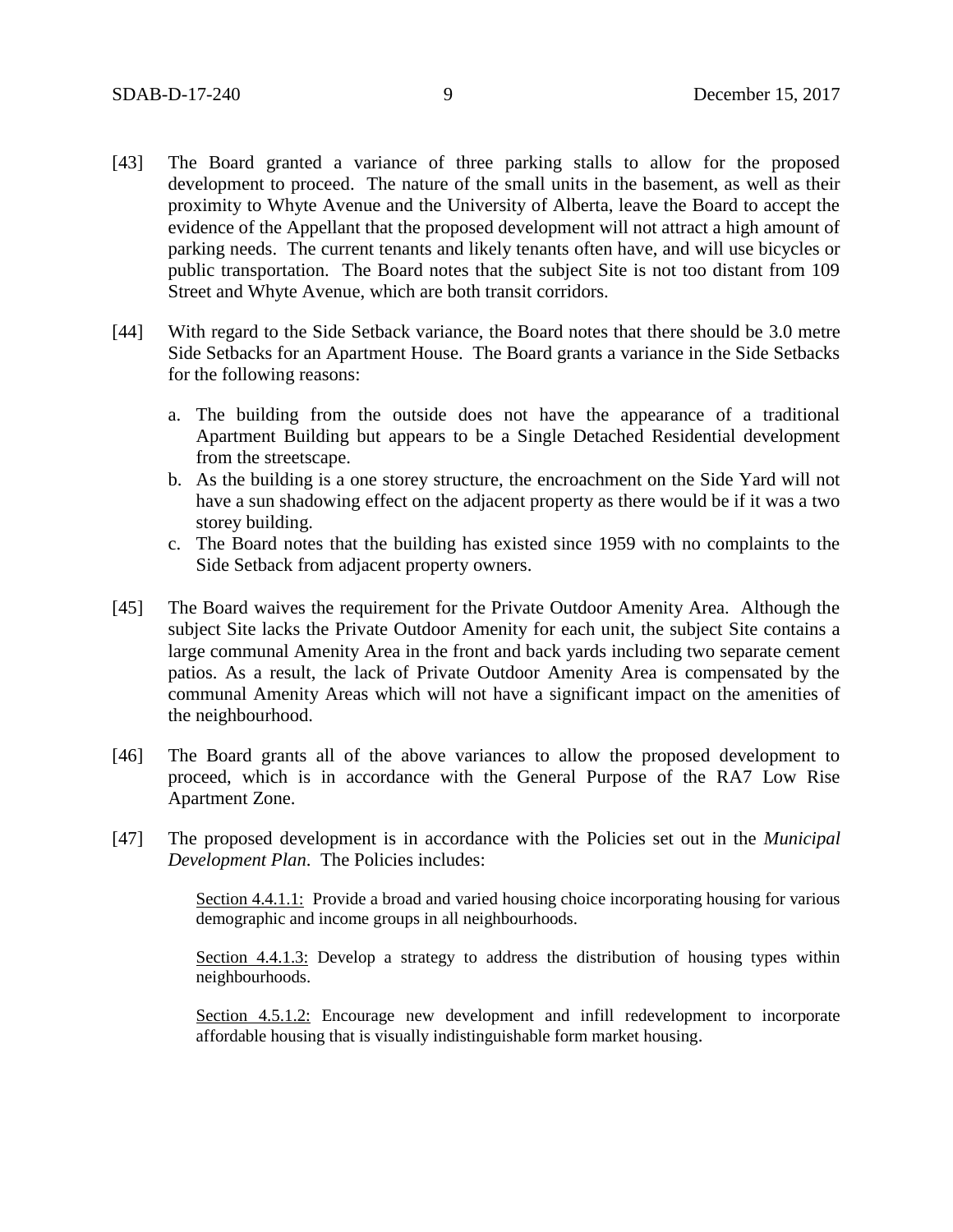- [48] The Board accepts the evidence submitted that the proposed development will provide more affordable housing choices for this area which is close to the University and Whyte Avenue. In accordance with the above listed Policies in the *Municipal Development Plan,*  the proposed development supports the notion that affordable housing to be located in all different types of neighbourhoods.
- [49] For all of the above reasons, the Board finds that the granting the requested variances will not unduly interfere with the amenities of the neighbourhood, nor materially interfere with or affect the use, enjoyment or value of neighbouring parcels of land.
- [50] The Board imposed the conditions recommended by the Development Officer in their written report with the exception of the following condition:

PRIOR TO THE RELEASE OF DRAWINGS FOR BUILDING PERMIT REVIEW, the applicant or property owner shall pay a Sanitary Sewer Trunk Charge fee of \$1788. The SSTC charge is quoted at year 2017 rate. Please contact Private Development, Drainage Services, at 780-496-5665 for further details regarding the fee. However, the final SSTC is based on the prevailing rate at the time the applicant/owner makes payment at the 2nd Floor cashiers, Sustainable Development, 10111 104 Avenue NW.

- [51] The Development Officer did not attend the hearing and in their written submission provided no authority, reasons, or other justification for imposing the Sanitary Sewer Trunk Charge condition. The Appellant objected to the payment of this Charge indicating that the subject Site is used as a three unit Apartment Housing with two, one bedroom units in the basement or two, three bedroom units. The change in Use for the proposed development will not increase the load upon the existing sanitary sewer system. In light of no response from the Development Officer, the Board declines to add the requested Sanitary Sewer Trunk Charge as a condition of the approved development.
- [52] Based on the above, the appeal is allowed and the development granted.

Pan Walloi

Mr. I. Wachowicz, Chairman Subdivision and Development Appeal Board

Board Members in Attendance Mr. V. Laberge; Mr. A. Nagy; Ms. G. Harris; Ms. K. Thind